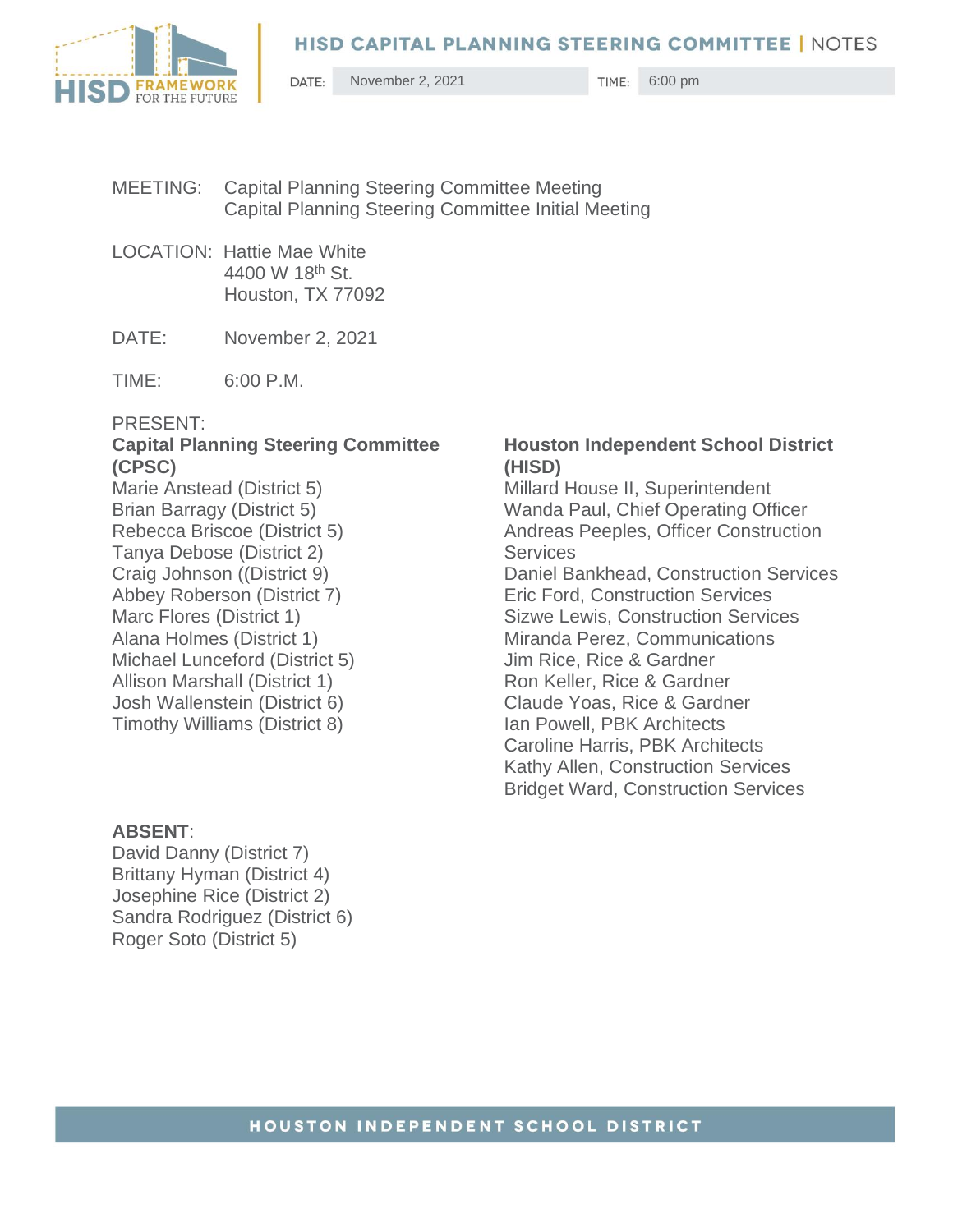

November 2, 2021 TIME: 6:00 pm DATE:

The general purpose of the meeting was to introduce the Capital Planning Steering Committee to a collaborative effort on developing a bond program for the 2022 Election. Related issues, questions and activities were also discussed.

## **Item 1 Welcome and Introductions**

Andreas Peeples, Officer of Construction Services, welcomed the Capital Planning Steering Committee (CPSC) and other guests. This was followed by the introduction of Millard House II, the HISD Superintendent of Schools.

- Millard House II, HISD Superintendent
	- o Superintendent House thanked the CPSC for their time and talent. This CPSC is important to the students of HISD, Harris County and the community as a whole. The CPSC will be the eyes and ears of capital needs identified in the 2021 Facilities Condition Assessment. HISD is facing nearly \$5 billion in deferred maintenance needs. The expectations of the CPSC are as follows:
		- Keeping high standards
		- **EXECTE:** Facilities Assessment giving strategic direction, feedback and guidance
		- Use the specialized knowledge and expertise that they have acquired
		- Add an equity lens to all decisions while using the information provided throughout the meetings
	- o This CPSC will help with formulating a new bond proposal in hopes of submitting it to taxpayers for November 2022 elections.
	- o This new bond proposal will allow campuses and facilities to better support student instruction
- Wanda Paul, Chief Operating Officer
	- o Chief Paul indicated she has been a part of 4 Bonds, a graduate of HISD Debakey HS and Old Southland ES, and is excited about the new Bond
	- o Important parts of the 2022 Bond:
		- **EXECTE Help keep our buildings alive**
		- Decide where new capacity is needed
		- Decide where new renovations are needed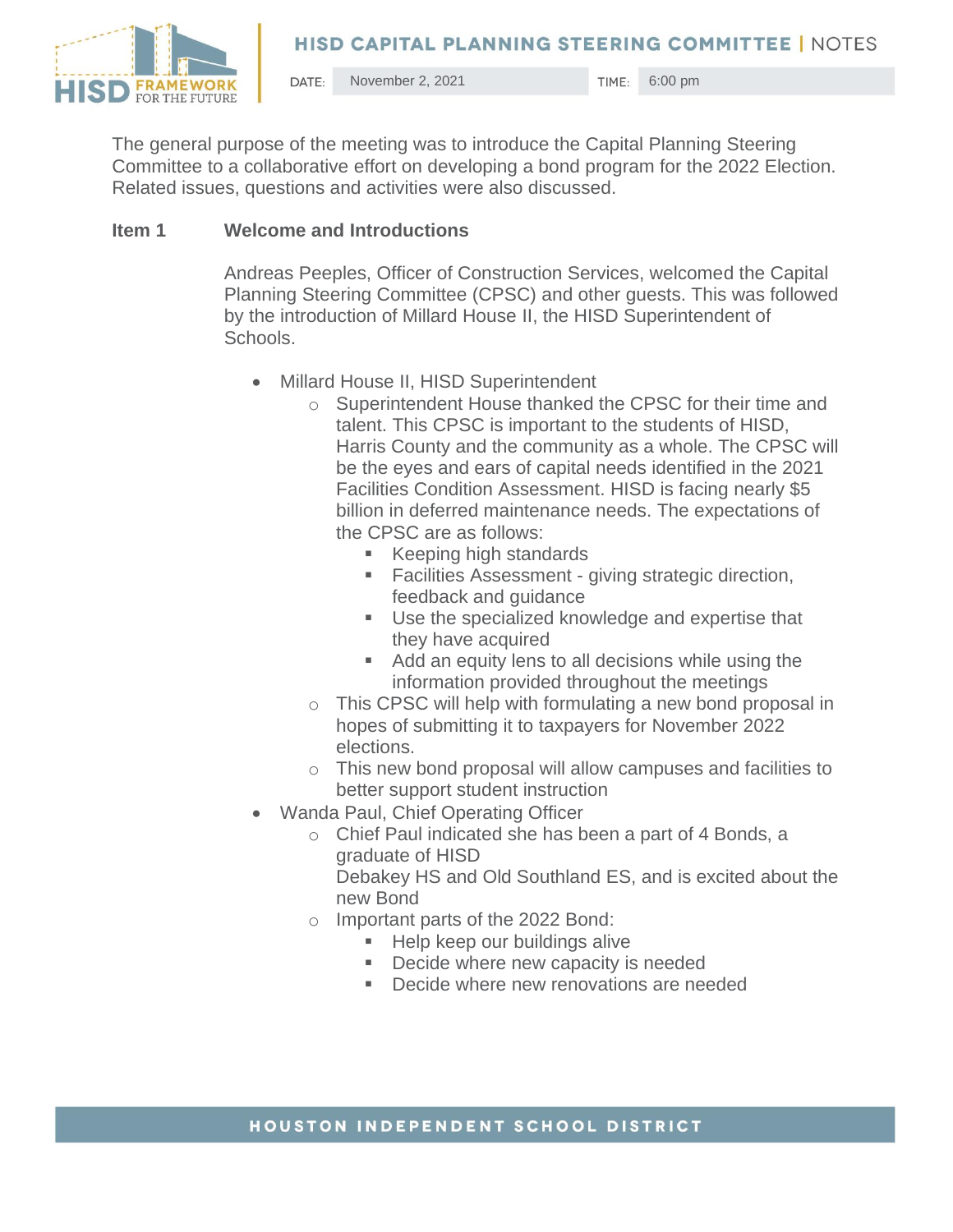

DATE: November 2, 2021 6:00 pm

- o Chief Paul introduced her staff:
	- Alishia Jollivette, Officer of Facilities Services (Maintenance & Operations)
	- Eugene Salazar, Operations Administrative Officer
	- Andreas Peeples, Officer of Construction Services
- o 48 D and F rated schools: everything that we choose, our kids will be our focus
- o For our students, the state of the facilities has affected the trajectory of learning
- o Everything that we consider, we're going to look at it with an equity lens. This will include Finance, Technology, Facilities, Athletics, Safety and Security

### **Item 2 Roles and Expectations of Members**

Mr. Peeples introduced HISD Team members that developed the Facilities Assessment Report and Capital Planning Initiative. Following, Mr. Bankhead allowed for the CPSC members to introduce themselves.

- HISD Team Members
	- o Daniel W. Bankhead, General Manager of Facilities Planning and Design
	- o Eric Ford, Sr. Manager of Facilities Design
	- o Sizwe Lewis, Sr. Manager of Construction Services
- Outside Team Members
	- o Jim Rice, President Rice & Gardner
	- o Ian Powell, Principal PBK Architects
- Steering Committee Members (by Trustee District)
	- o District 1 Marc Flores, Alana Holmes, Allison Marshall
	- o District 2 Tanya Debose
	- o District 5 Marie Anstead, Brian Barragy, Michael Lunceford
	- o District 6 Josh Wallenstein
	- o District 7 Abbey Roberson
	- $\circ$  District 8 Timothy Williams
	- o District 9 Craig Johnson

Mr. Bankhead discussed the purpose and background of the Facilities Assessment conducted by Rice and Gardner. The assessment was based on these 3 conditions:

- 1. Facilities Condition Index (FCI)
- 2. Educational Adequacy Index (EAI)
- 3. Demographics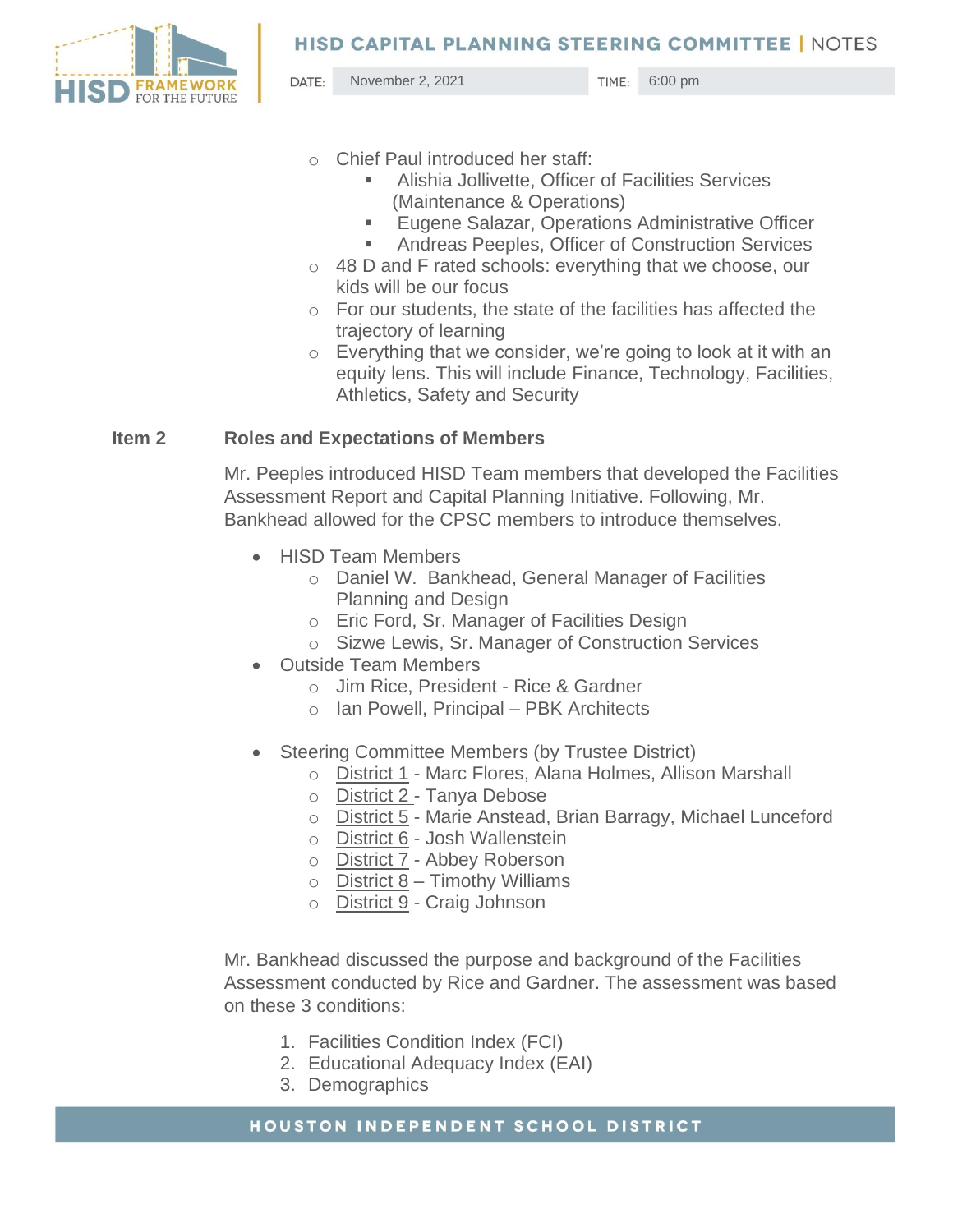

DATE: November 2, 2021 6:00 pm

Mr. Bankhead stated the Bond Preparation Timeline (364 days) is underway. This timeline will allow the CPSC to present a good Bond proposal package to the City of Houston, the HISD Board, and taxpayers. The utilization of this Bond will help support both our students and teachers. In 2020, Rice and Gardner conducted a Facilities Condition Assessment (FCA). MOCAPLAN, a facilities database program, was utilized to determine the conditions of the campuses. Population and Survey Analysts (PASA), the largest demographic firms in Texas, was used to determine the Demographics portion. Bond programs are a critical tool for how we address our deferred maintenance, expansion and growth and the changing needs throughout the district. In the past, Assessment and Bond History is set every 5 – 6 years. The last assessment and bond passed in 2012, therefore a new Bond is required. (please see attached presentation for detailed information). 2007 Focused on Elementary Schools and repairs 2012 Focus on High Schools touching over 44 schools and campuses, which sets the stage of the new Long Range Capital Planning Initiative. Mr. Bankhead the introduced Jim Rice that would delve into deeper instruction and knowledge of the new 2020- 2021 Facilities Assessment to campaign for the Capital Planning Initiative.

### **Item 3 HISD Facilities Assessment**

Mr. Jim Rice of Rice & Gardner introduced his team (Ron Keller, Claude Yoas) along with Ian Powell of PBK Architects (Caroline Harris). In 2015, Rice and Gardner were contracted by HISD to conduct a Facilities Assessment. In 2020, the request was to implement/refresh the Facilities Assessment with a Long-Range Capital Planning Tool (MOCAPLAN). During this time, Mr. Rice stated that HISD is the oldest and largest school district in the state of Texas. To explain as an example, Mr. Rice used the repairs on his home over a 32year period, roofing and repair and replacement, foundation, AC, and modernization of both the kitchen and the bathrooms. Imagine having to complete that for 258 homes. That's where the Facilities Assessment came into place. To complete the Facilities Assessment, all HISD facilities were visited to assess the roofs, foundations, windows, AC and Heating systems (HVAC), restrooms, and kitchens. Then, assign a life cycle to each system. The collection of all data was entered into the MOCAPLAN database and this database is a great working tool not only for 2022 but also until 2027. For planning purposes, 85% of the Maintenance and Operational Budget of school districts go to salaries and benefits. Due to the lack of funding to fix large capital replacement items, the passing of a Bond is required. The 3 major categories identified in the database were: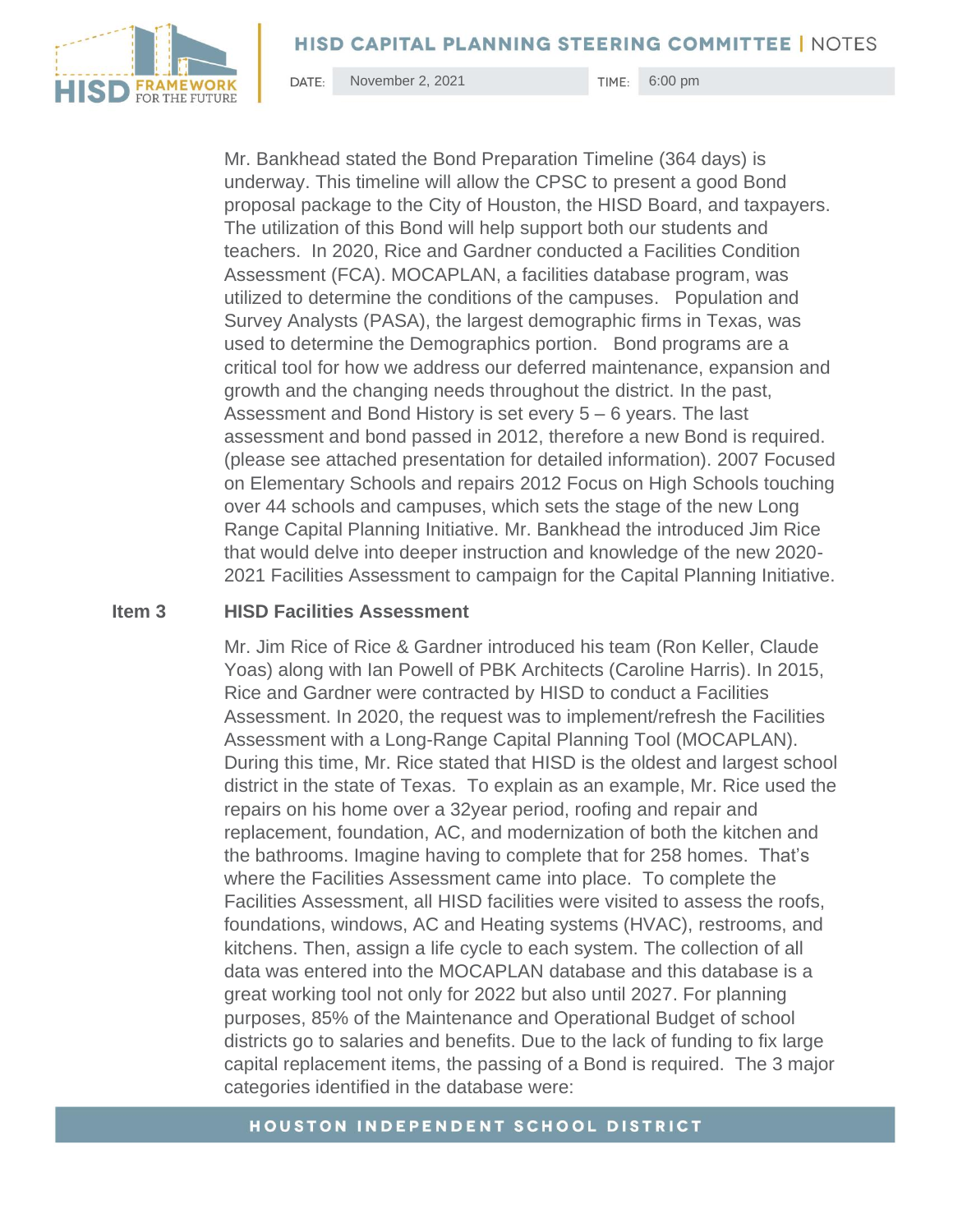

DATE: November 2, 2021 **11ME**: 6:00 pm

- **1. Facility Condition Index (FCI) – Jim Rice**
	- a. An analytical tool to see how much money required for the replacement of the aging systems as compared to how much money is required to replace the entire school and apply a coefficient
	- b. The condition of the actual school
	- c. The **higher** the percentage denotes the worst of the facilities for example:
		- i. 65% or higher, good candidate for replacement
		- ii. 50% 65%, major renovation or replacement
		- iii. 30%-50%, major systems require replacement or repair
		- iv. 0%- 30%, facility is well maintained or new
	- d. As seen below, there are an estimated 8 schools that would be recommended to be replaced

| All HISD Schools     |     | ES  | МS | НS | ECC | Other |
|----------------------|-----|-----|----|----|-----|-------|
| Total                | 258 | 157 | 38 | 36 | 8   | 19    |
| Below 30%            | 140 | 76  | 13 | 33 |     | 13    |
| 30%-50%              | 85  | 60  | 17 |    | ঽ   | 3     |
| 65%-50%              | 24  | 16  |    |    |     | R     |
| Higher than 65%      | 8   | ц   | ર  |    |     | O     |
| N/A (T-Bldg. Campus) |     |     |    |    |     |       |

Please see the chart below for HISD's current FCI:

Mr. Rice then introduced Ian Powell to educate the CSPC on the next item utilized of the 3 components which is the Educational Adequacy Index (EAI). After thanking the CPSC, Mr. Powell stated that he is a Managing Partner with PBK Architects. PBK specializes in the building of educational facilities. When you analyze something, analyze it for its purpose. What is its fitness of purpose to distribute education to the students. The information also came from a legislative budget report that came to the districts. All the feedback from the report wasn't popular but it helped sharpen the approach to obtain the EAI. The EAI approach was more rigorous, and it was based on the absolute requirements for the enrollment law for the TEA rolled into Facilities.

## **2. Educational Adequacy Index (EAI) – Ian Powell (PBK Architects)**

- a. An Index that measures the adequacy of the facility as it relates to the instructional program of the students
- b. The **lower** the percentage denotes the worst of the facilities
- c. As seen below, there are 38 schools identified as having poor EAI %'s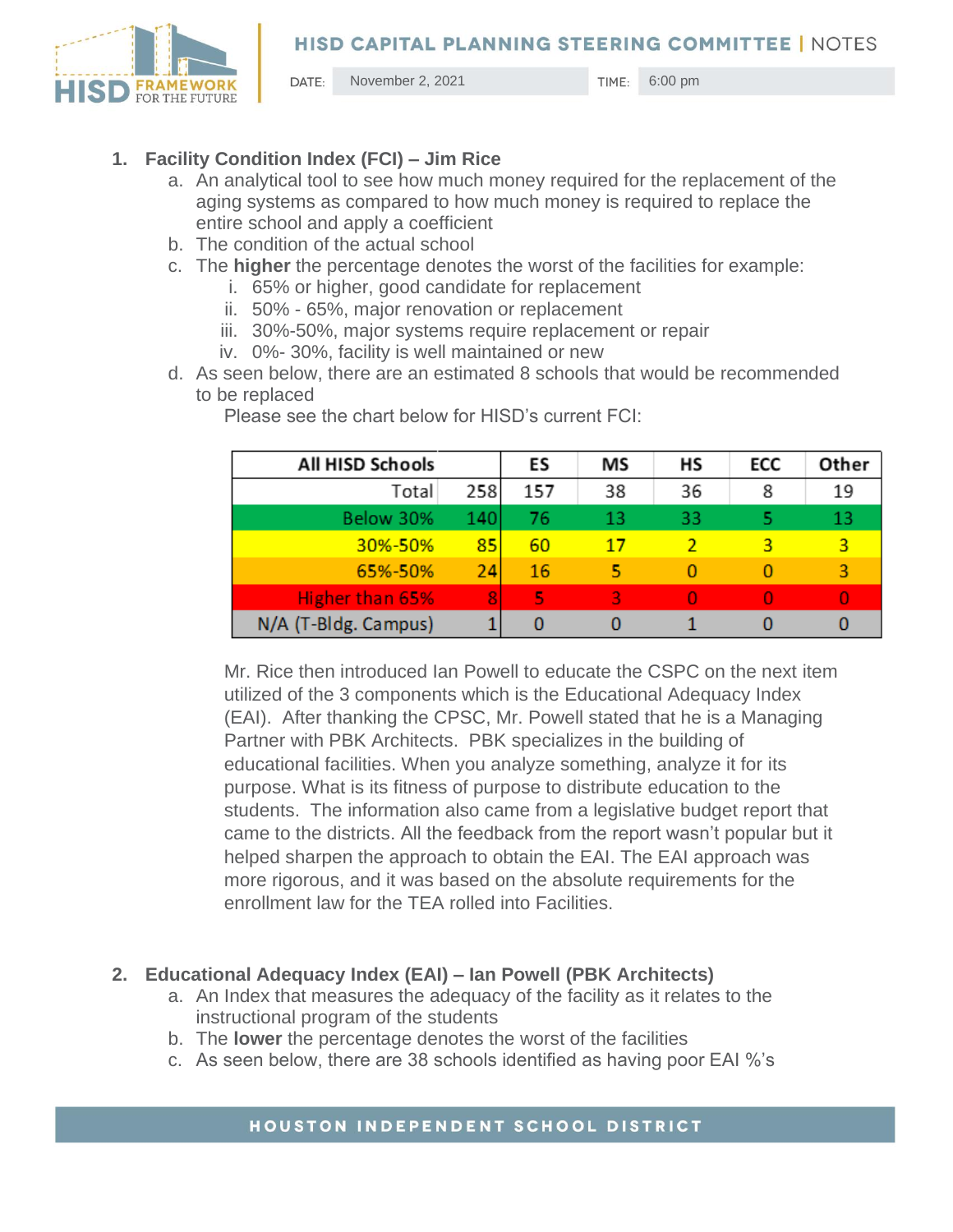



DATE: November 2, 2021 6:00 pm

| <b>All HISD Schools</b> |            | ES  | <b>MS</b> | HS | ECC | Other |
|-------------------------|------------|-----|-----------|----|-----|-------|
| Total                   | 258        | 157 | 38        | 36 | 8   | 19    |
| A: 100%-90%             | 55         | 24  |           | 23 |     | 6     |
| B: 90%-80%              | <b>651</b> | 38  | 8         | 9  |     |       |
| $C: 80\% - 70\%$        | 46         | 33  | ٩         |    |     |       |
| $D: 70\% - 60\%$        | 54         | 34  | 14        |    |     |       |
| F: 60% and below        | 38I        | 28  |           |    |     |       |

Please see the chart below for HISD's current EAI:

## **3. Demographics (Enrollment)**

- a. For research, Population and Survey Analysts (PASA), the largest demographic firms in Texas, was used to determine the Demographics portion.
- b. If the FCI is really high and the EAI is really low along with enrollment, difficult decisions have to be made
- c. Student population has declined each year since Fall of 2014
- d. Enrollment growth are expected in the Orem/Almeda Genoa corridor along with the Westheimer corridor and pockets in the Northeast
- e. Annual births within HISD zoned population declined by 10%
- f. The 10-year enrollment projections are expected to both increase and decrease
- g. The utilization of campuses with less than 50% utilization are expected to continue declining in population.